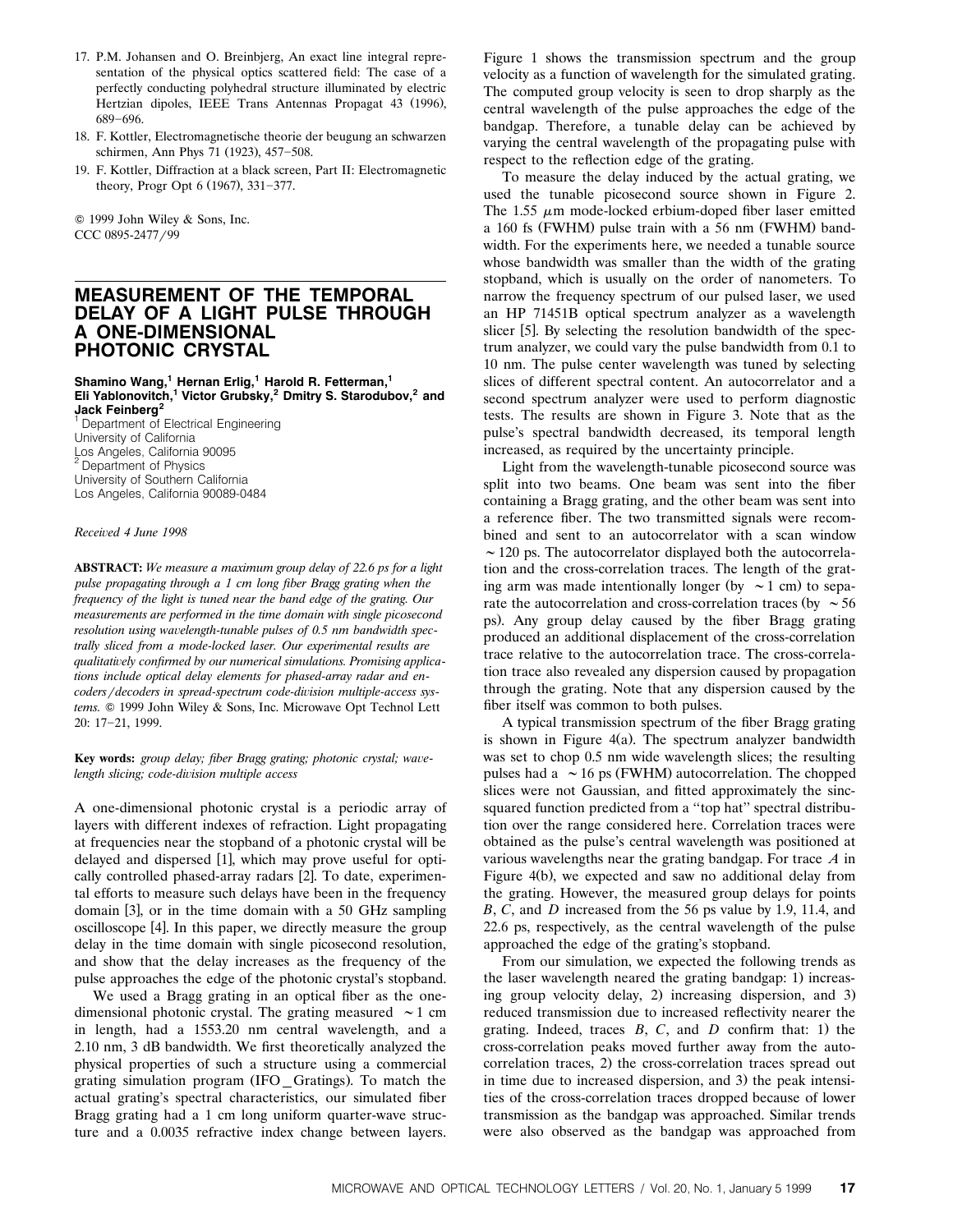

Figure 1 Simulation of a fiber Bragg grating centered at 1553.20 nm with a rectangular index profile. The solid line represents the transmission spectrum and the crosses the group velocities. A refractive index difference between layers of  $\Delta n = 0.0035$  was used to match the measured spectrum. The group velocities are normalized to the speed of light in bare fiber



**Figure 2** Group delay measurement setup. The autocorrelator displays both the autocorrelation and cross-correlation traces, with the separation between the traces equal to the temporal separation between the reference pulse and the lagging grating pulse

longer wavelengths, as shown in Figure  $4(c)$ . The measured additional group delays for points *E* and *F* were 8.2 and 3.1 ps, respectively.

Here, we have clearly demonstrated directly in the time domain that a photonic band structure can serve as a delay line in transmission. The 22.6 ps group delay caused by the grating used here corresponded to a 50% increase in the grating's effective length. That is, the 1 cm Bragg grating was equivalent to a 1.5 cm long delay line. We expect longer delays as the grating parameters are optimized in future experiments. One application for such delay lines is in phased-array radar systems, where the conventional chirped gratings and circulators/couplers might be replaced by simple uniform Bragg gratings.

It has also been proposed that photonic bandgap materials could be used as dispersion compensators  $[3, 6, 7]$ . By differentiating the group velocity with respect to wavelength, we find negative group velocity dispersion on the short-wavelength side of the grating bandgap and positive group velocity on the long-wavelength side. In principle, we can design a grating pair with different stopband locations such that positive dispersion from the first grating would compensate negative dispersion from the second grating [8]. In addition, one could put a grating in a transmitter and a second conjugate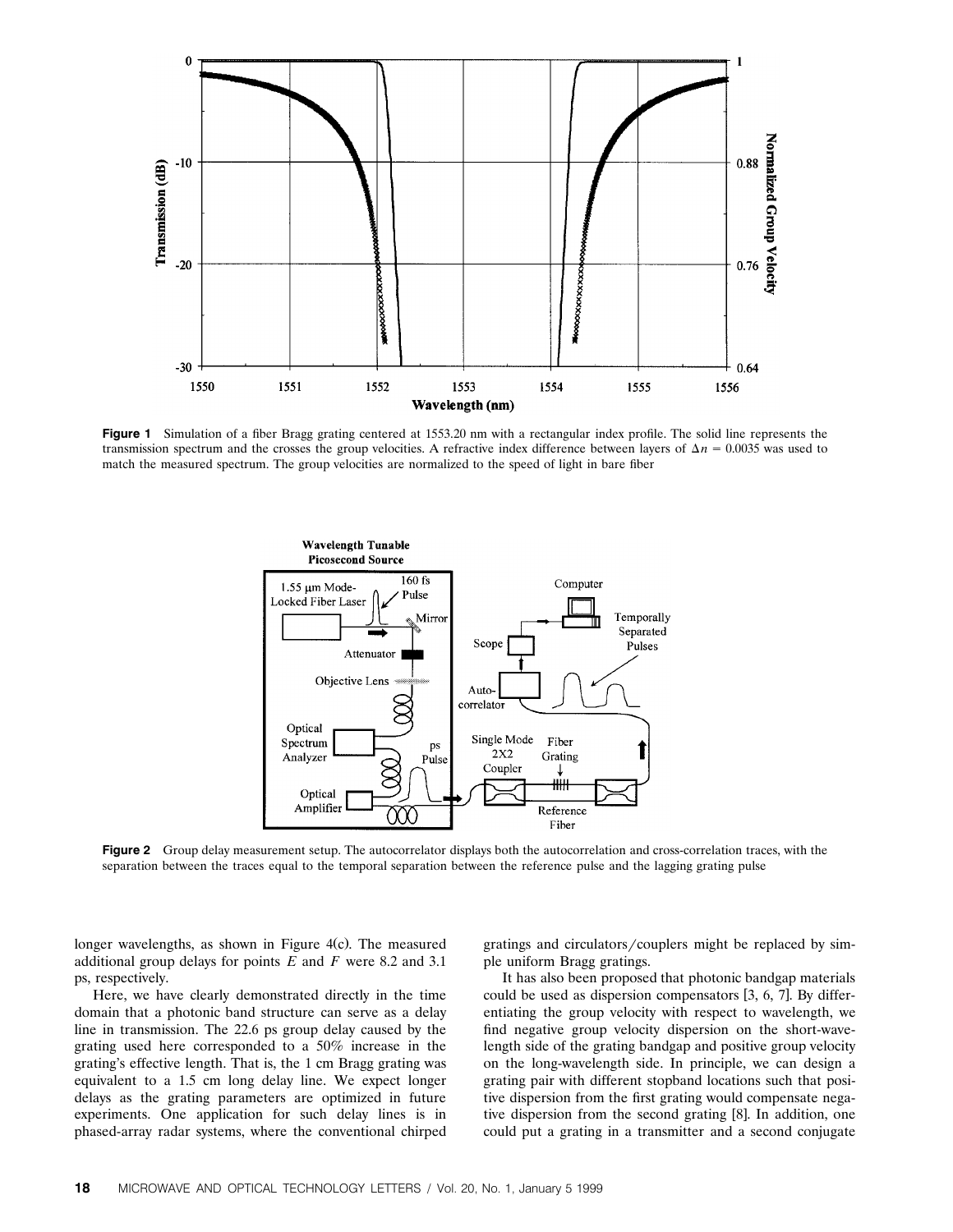

Figure 3 (a) Autocorrelation traces of the 56 nm (FWHM) bandwidth laser pulse and of various wavelength slices. (b) Tunability of a fixed bandwidth slice within the available 56 nm (FWHM) laser bandwidth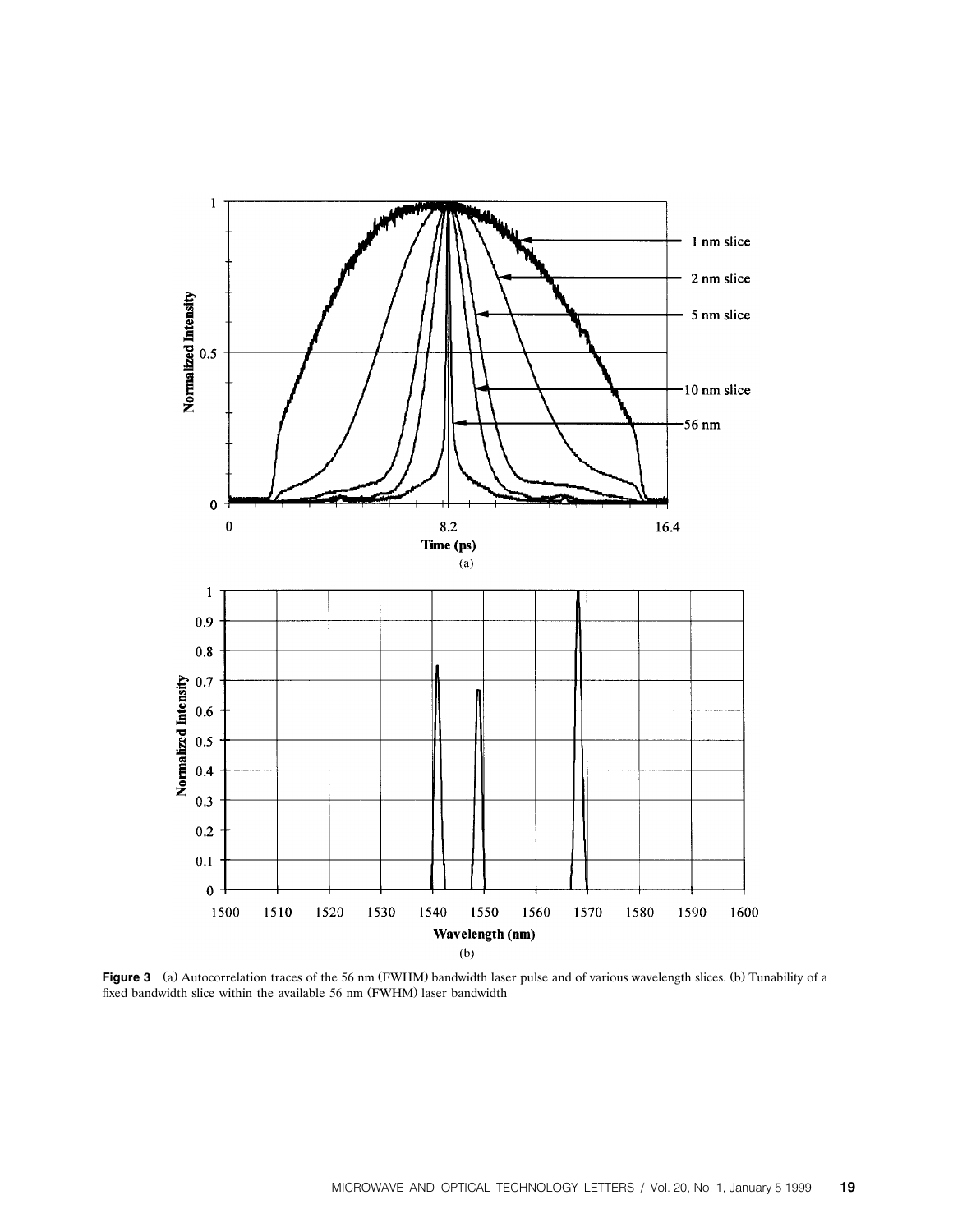

**Figure 4** (a) Transmission spectrum of the fiber Bragg grating under test. Operating wavelengths for the points of interest are *A*: 1550.00 nm, *B*: 1551.50 nm, *C*: 1552.00 nm, *D*: 1552.25 nm, *E*: 1554.20 nm, *F*: 1554.50 nm, and *G*: 1556.00 nm. (b) Correlation traces for points *A*, *B*, *C*, and *D*. The autocorrelation traces are located at 110 ps. (c) Correlation traces for points *E*, *F*, and *G*. The autocorrelation traces are located at 110 ps